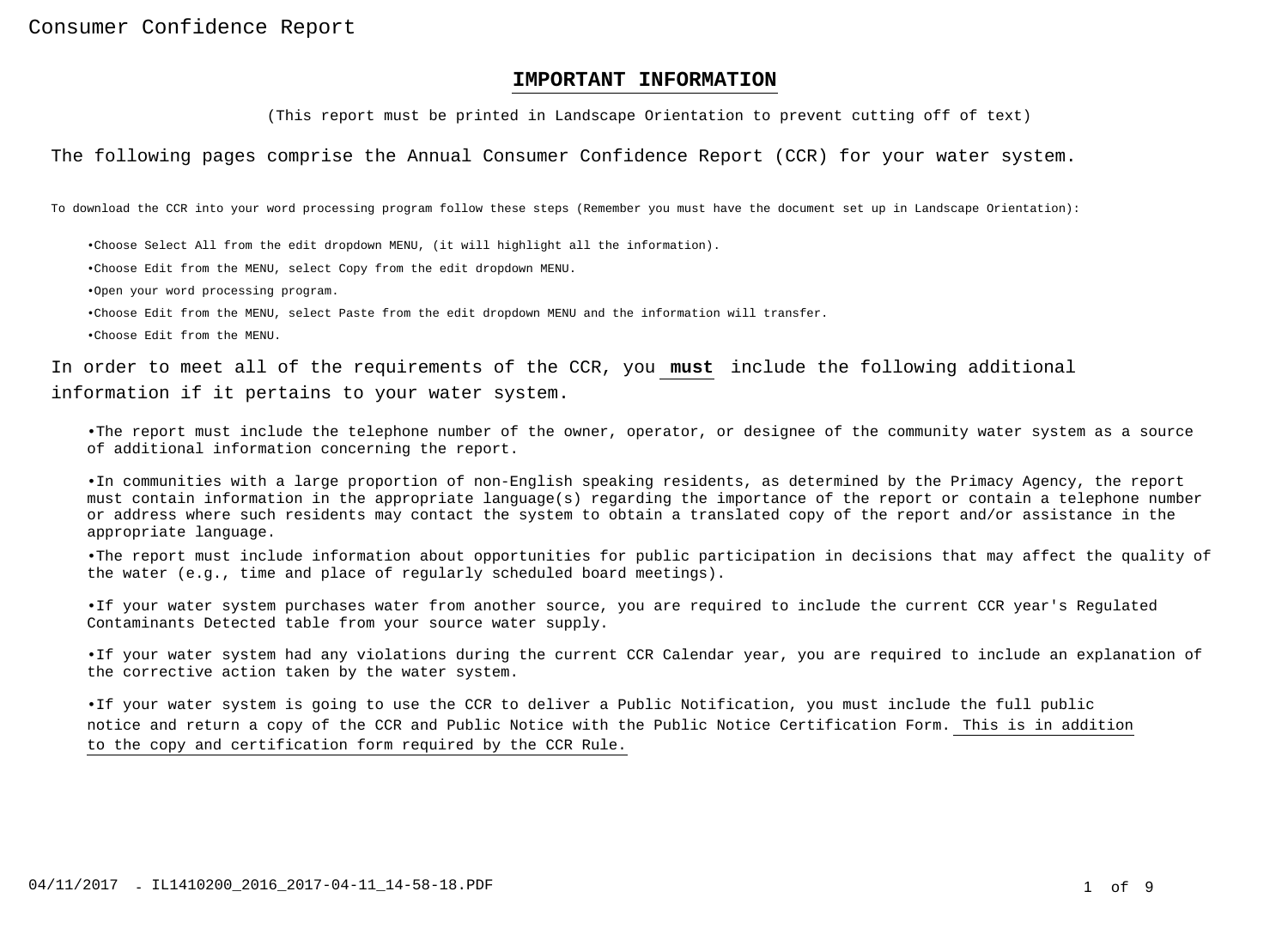• The information about likely sources of contamination provided in the CCR is generic. Specific informationregarding contaminants may be available in sanitary surveys and source water assessments and should be usedwhen available to the operator.

• If a community water system distributes water to its customers from multiple hydraulically independent distribution systems fed by different raw water sources, the table should contain a separate column for eachservice area, and the report should identify each separate distribution system. Alternatively, systems may produce separate reports tailored to include data for each service area.

• Detections of unregulated contaminants for which monitoring is required are not included in the CCR and mustbe added. When added, the information must include the average and range at which the contaminant wasdetected.

• If a water system has performed any monitoring for Cryptosporidium, including monitoring performed tosatisfy the requirements of the Information Collection Rule [ICR] (§141.143), which indicates that Cryptosporidium may be present in the source water or the finished water, the report must include: (a) asummary of the results of the monitoring; and (b) an explanation of the significance of the results.

• If a water system has performed any monitoring for radon which indicates that radon may be present in thefinished water, the report must include: (a) The results of the monitoring; and (b) An explanation of thesignificance of the results.

• If a water system has performed additional monitoring which indicates the presence of other contaminants inthe finished water, EPA strongly encourages systems to report any results which may indicate a health concern. To determine if results may indicate a health concern, EPA recommends that systems find out if EPAhas proposed an NPDWR or issued a health advisory for that contaminant by calling the Safe Drinking WaterHotline (800–426–4791). EPA considers detects above a proposed MCL or health advisory level to indicate possible health concerns. For such contaminants, EPA recommends that the report include: (a) the results of the monitoring; and (b) an explanation of the significance of the results noting the existence of a healthadvisory or a proposed regulation.

• If you are a ground water system that receives notice from the state of a significant deficiency, you must inform your customers in your CCR report of any significant deficiencies that are not corrected by December31 of the year covered by it. The CCR must include the following information:

- The nature of the significant deficiency and the date it was identified by the state.

- If the significant deficiency was not corrected by the end of the calendar year, include information regarding the State-approved plan and schedule for correction, including interim measures, progress to date,and any interim measures completed.

- If the significant deficiency was corrected by the end of the calendar year, include information regarding how the deficiency was corrected and the date it was corrected.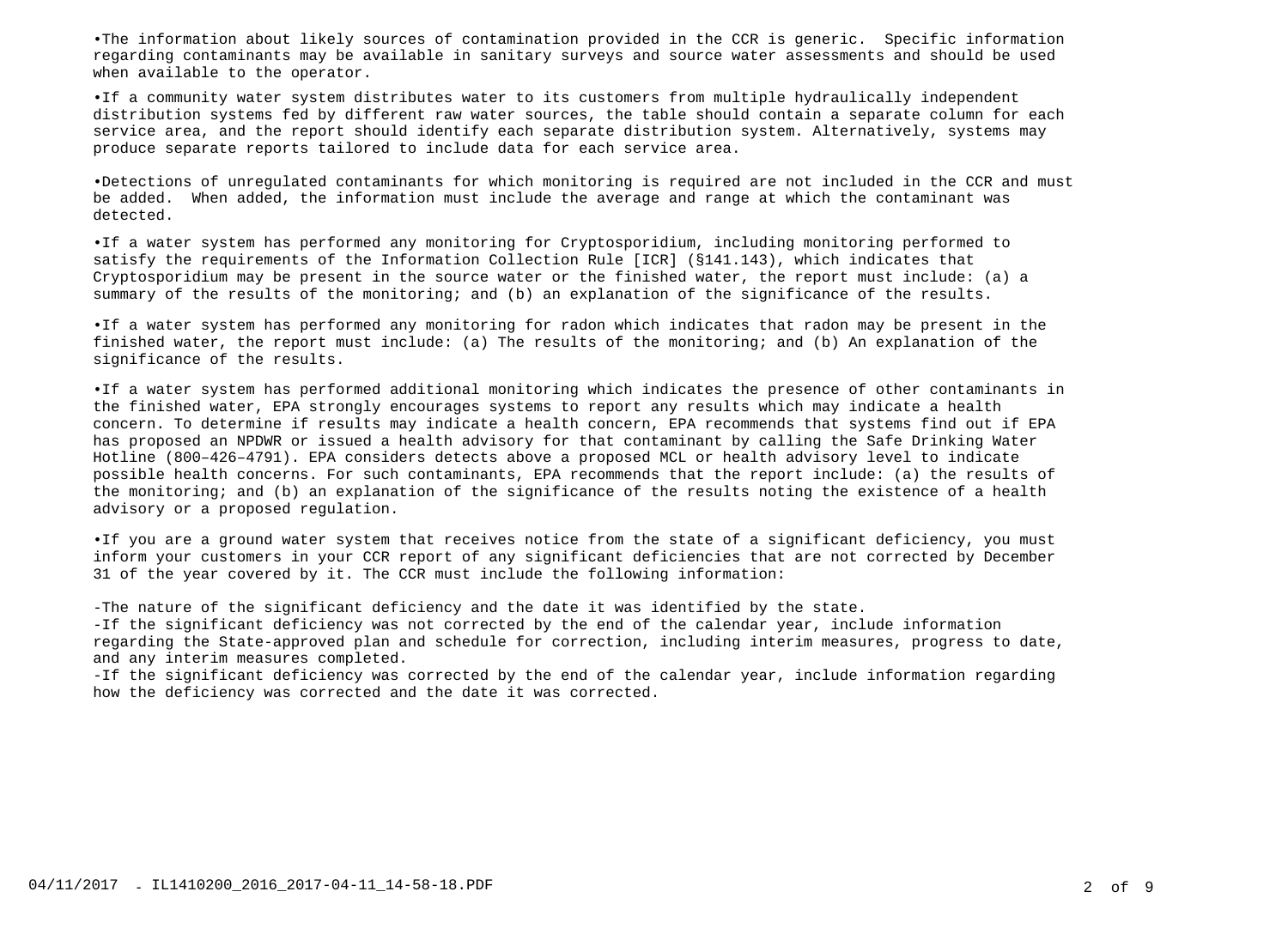| FORRESTON                                                                                                                                                                  | Source of Drinking Water                                                                                                                                                                                                                                                                                             | Drinking water, including bottled water, may<br>reasonably be expected to contain at least small<br>amounts of some contaminants. The presence of<br>contaminants does not necessarily indicate that<br>water poses a health risk. More information about<br>contaminants and potential health effects can be<br>obtained by calling the EPAs Safe Drinking Water<br>Hotline at (800) 426-4791. |  |
|----------------------------------------------------------------------------------------------------------------------------------------------------------------------------|----------------------------------------------------------------------------------------------------------------------------------------------------------------------------------------------------------------------------------------------------------------------------------------------------------------------|-------------------------------------------------------------------------------------------------------------------------------------------------------------------------------------------------------------------------------------------------------------------------------------------------------------------------------------------------------------------------------------------------|--|
| IL1410200                                                                                                                                                                  | The sources of drinking water (both tap water and<br>bottled water) include rivers, lakes, streams,<br>ponds, reservoirs, springs, and wells. As water                                                                                                                                                               |                                                                                                                                                                                                                                                                                                                                                                                                 |  |
| Annual Water Quality Report for the period of January 1 to<br>December 31, 2016                                                                                            | travels over the surface of the land or through the<br>ground, it dissolves naturally-occurring minerals<br>and, in some cases, radioactive material, and can                                                                                                                                                        |                                                                                                                                                                                                                                                                                                                                                                                                 |  |
| This report is intended to provide you with important<br>information about your drinking water and the efforts made<br>by the water system to provide safe drinking water. | pick up substances resulting from the presence of<br>animals or from human activity.<br>Contaminants that may be present in source water                                                                                                                                                                             | In order to ensure that tap water is safe to<br>drink, EPA prescribes regulations which limit the                                                                                                                                                                                                                                                                                               |  |
| The source of drinking water used by<br>FORRESTON is Ground Water                                                                                                          | include:<br>Microbial contaminants, such as viruses and<br>bacteria, which may come from sewage treatment<br>plants, septic systems, agricultural livestock<br>operations, and wildlife.                                                                                                                             | amount of certain contaminants in water provided<br>by public water systems. FDA regulations establish<br>limits for contaminants in bottled water which<br>must provide the same protection for public<br>health.                                                                                                                                                                              |  |
| For more information regarding this report contact:                                                                                                                        | Inorganic contaminants, such as salts and<br>metals, which can be naturally-occurring or result<br>from urban storm water runoff, industrial or                                                                                                                                                                      | Some people may be more vulnerable to contaminants<br>in drinking water than the general population.                                                                                                                                                                                                                                                                                            |  |
| <b>Alan Cruthis</b><br>Name<br>815-275-5528<br>Phone                                                                                                                       | domestic wastewater discharges, oil and gas<br>production, mining, or farming.<br>Pesticides and herbicides, which may come from a<br>variety of sources such as agriculture, urban storm                                                                                                                            | Immuno-compromised persons such as persons with<br>cancer undergoing chemotherapy, persons who have<br>undergone organ transplants, people with HIV/AIDS<br>or other immune system disorders, some elderly and<br>infants can be particularly at risk from                                                                                                                                      |  |
| Este informe contiene información muy importante sobre<br>el aqua que usted bebe. Tradúzcalo ó hable con alquien<br>que lo entienda bien.                                  | water runoff, and residential uses.<br>Organic chemical contaminants, including<br>synthetic and volatile organic chemicals, which are<br>by-products of industrial processes and petroleum<br>production, and can also come from gas stations,<br>urban storm water runoff, and septic systems.                     | infections. These people should seek advice about<br>drinking water from their health care providers.<br>EPA/CDC quidelines on appropriate means to lessen<br>the risk of infection by Cryptosporidium and other<br>microbial contaminants are available from the Safe<br>Drinking Water Hotline (800-426-4791).                                                                                |  |
|                                                                                                                                                                            | Radioactive contaminants, which can be<br>haturally-occurring or be the result of oil and gas<br>production and mining activities.                                                                                                                                                                                   | If present, elevated levels of lead can cause<br>serious health problems, especially for pregnant<br>women and young children. Lead in drinking water<br>is primarily from materials and components                                                                                                                                                                                             |  |
| This report will NOT be individually mailed to customers.                                                                                                                  | associated with service lines and home plumbing.<br>We cannot control the variety of materials used in<br>plumbing components. When your water has been<br>sitting for several hours, you can minimize the<br>potential for lead exposure by flushing your tap<br>for 30 seconds to 2 minutes before using water for |                                                                                                                                                                                                                                                                                                                                                                                                 |  |
| However, a copy is available at Village Hall upon request.                                                                                                                 | drinking or cooking. If you are concerned about<br>lead in your water, you may wish to have your                                                                                                                                                                                                                     |                                                                                                                                                                                                                                                                                                                                                                                                 |  |
| The Board of Trustees meetings are held the 1st and 3rd                                                                                                                    | water tested. Information on lead in drinking<br>water, testing methods, and steps you can take to                                                                                                                                                                                                                   |                                                                                                                                                                                                                                                                                                                                                                                                 |  |
| Mondays of each month at 7 p.m. in Village Hall.                                                                                                                           | minimize exposure is available from the Safe<br>Drinking Water Hotline or at                                                                                                                                                                                                                                         |                                                                                                                                                                                                                                                                                                                                                                                                 |  |
| The public is invited to attend and participate.                                                                                                                           | http://www.epa.gov/safewater/lead.                                                                                                                                                                                                                                                                                   |                                                                                                                                                                                                                                                                                                                                                                                                 |  |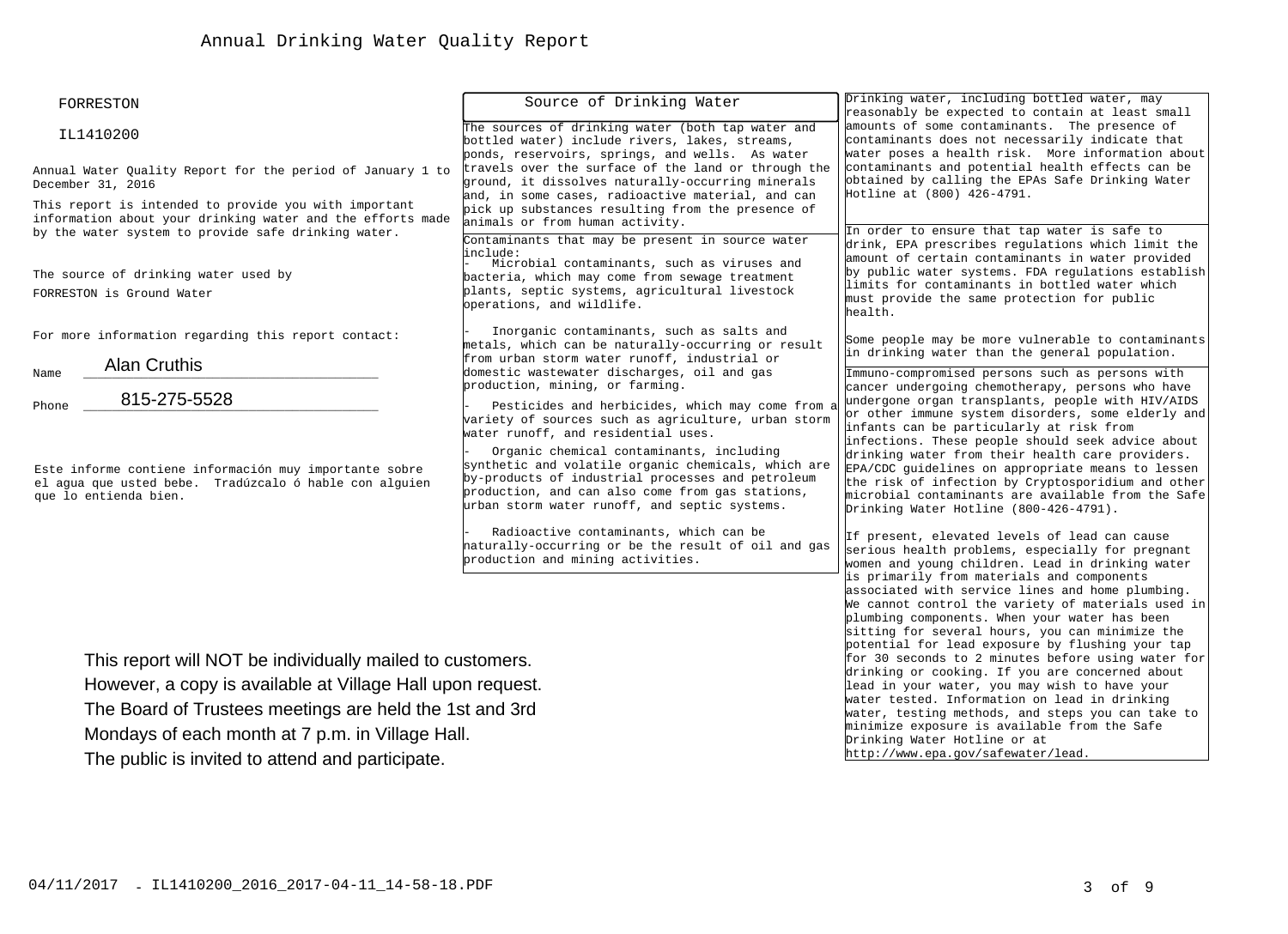# Source Water Information

| Source Water Name |                    | Type of Water | Report Status | Location         |
|-------------------|--------------------|---------------|---------------|------------------|
| WELL 2 (11785)    | 350 GPM LINE SHAFT | GW            | Active        | 601 S 3rd Ave    |
| WELL 3 (00922)    |                    | GW            | Active        | 706 S Garden Ave |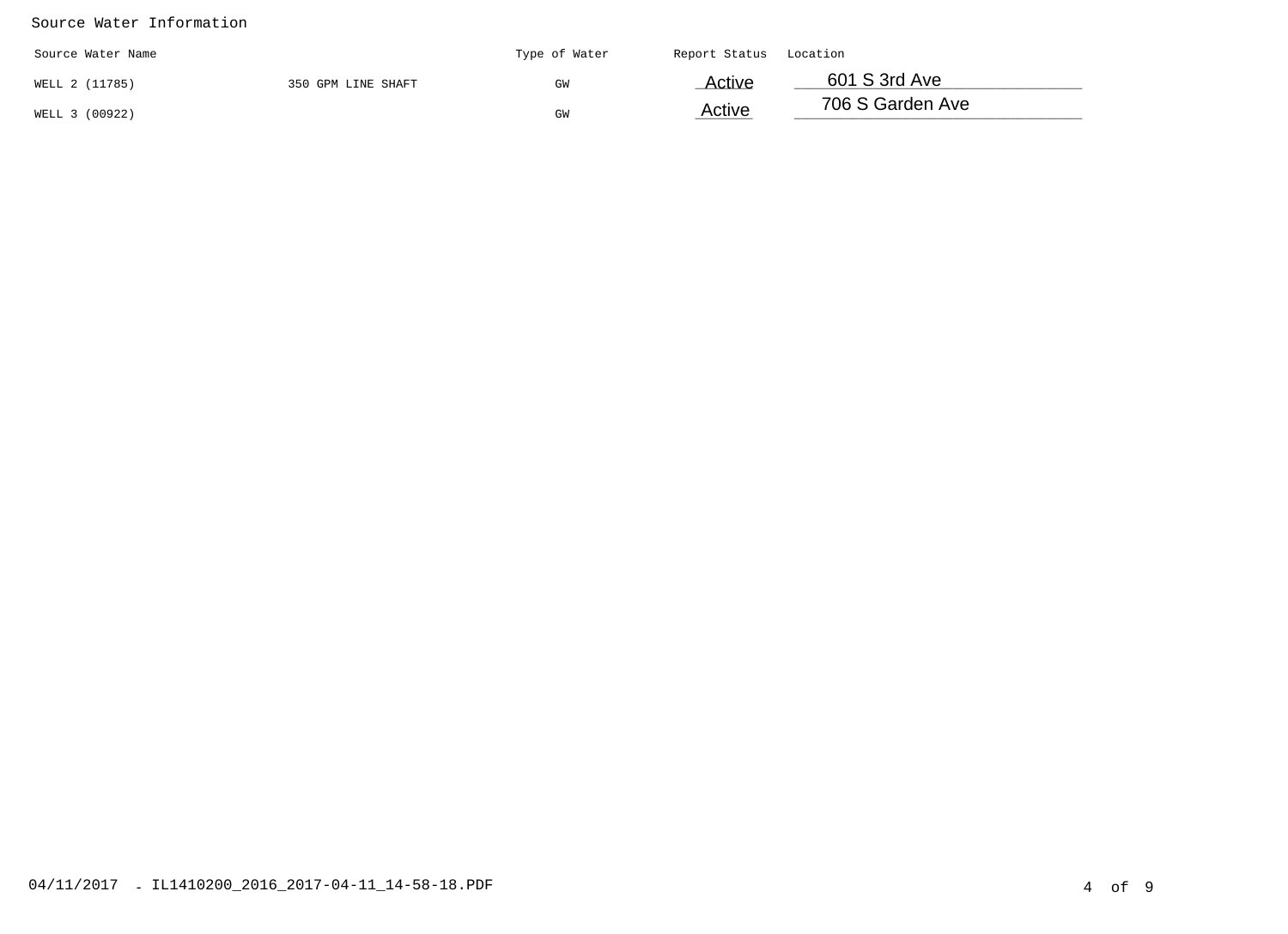### Source Water Assessment

We want our valued customers to be informed about their water quality. If you would like to learn more, please feel welcome to attend any of our regularly scheduled meetings. The source water assessment for our supply has been completed by the Illinois EPA. If you would like a copy of this information, please stopby City Hall or call our water operator at  $815$ - $275$ - $5528\_$ . To view a summary version of the completed Source Water Assessments, including: Importance of Source Water; Susceptibility to Contamination Determination; and documentation/recommendation of Source Water Protection Efforts, you may access the Illinois EPAwebsite at http://www.epa.state.il.us/cgi-bin/wp/swap-fact-sheets.pl.

Source of Water: FORRESTONBased on information obtained in a Well Site Survey published in 1990 by the Illinois EPA, one potential source is located within 1,000 feet of one of the wells.The Illinois EPA has determined that the Forreston Community Water Supply's source water is not suspectibile to contamination. This determination is based on a number of criteria including; monitoring conducted at the wells; monitoring conducted at the entry point to the distributionsystem; and available hydrogeologic data on the wells.Furthermore, in anticipation of the U.S. EPA's proposed Ground Water Rule, the Illinois EPA has determined that the Forreston Community Water Supply is not vulnerable to viral contamination. This determination is based upon the evaluation of the following criteria during the Vulnerability Waiver Process: the community's wells are properly constructed with sound integrity and proper siting conditions;a hydraulic barrier exists which should prevent pathogen movement; all potential routes and sanitary defects have been mitigated such that the source wateris adequately protected; monitoring data did not indicate a history of disease outbreak; and the sanitary survey of the water supply did not indicate a viral contamination threat. Because the community's wells are constructed in a confined aquifer, which should prevent the movement of pathogens into the wells, well hydraulics were not considered to be a significant factor in the susceptibility determination. Hence, well hydraulics were not evaluated for thissystem ground water supply.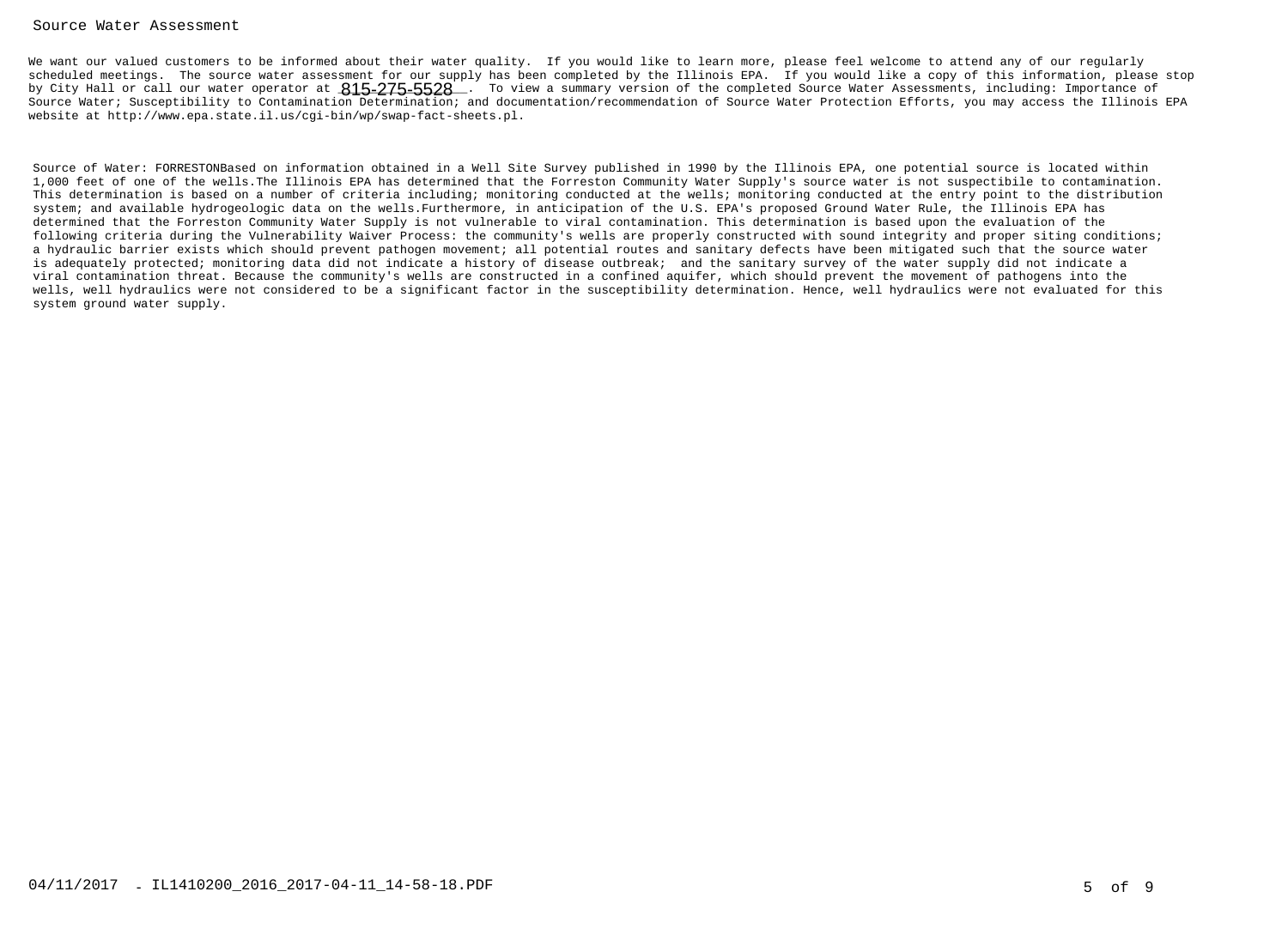#### **2016Regulated Contaminants Detected**

# **Lead and Copper**

Definitions:

 Action Level Goal (ALG): The level of a contaminant in drinking water below which there is no known or expected risk to health. ALGs allow for a margin ofsafety.

Action Level: The concentration of a contaminant which, if exceeded, triggers treatment or other requirements which a water system must follow.

| Lead and Copper | Date Sampled | MCLG | Action Level<br>(AL) | 90th<br>Percentile | # Sites Over<br>AL | Units | Violation | Likely Source of Contamination                                                                                |
|-----------------|--------------|------|----------------------|--------------------|--------------------|-------|-----------|---------------------------------------------------------------------------------------------------------------|
| Copper          | 2016         | 1.3  | 1.3                  | 0.11               |                    | ppm   |           | Erosion of natural deposits; Leaching from<br>wood preservatives; Corrosion of household<br>plumbing systems. |
| Lead            | 2016         |      | 15                   | 9.5                |                    | ppb   |           | Corrosion of household plumbing systems;<br>Erosion of natural deposits.                                      |

## **Water Quality Test Results**

| Definitions:                                          | The following tables contain scientific terms and measures, some of which may require explanation.                                                                                                                                                                         |
|-------------------------------------------------------|----------------------------------------------------------------------------------------------------------------------------------------------------------------------------------------------------------------------------------------------------------------------------|
| Avq:                                                  | Requlatory compliance with some MCLs are based on running annual average of monthly samples.                                                                                                                                                                               |
| Level 1 Assessment:                                   | A Level 1 assessment is a study of the water system to identify potential problems and determine (if possible) why<br>total coliform bacteria have been found in our water system.                                                                                         |
| Level 2 Assessment:                                   | A Level 2 assessment is a very detailed study of the water system to identify potential problems and determine (if<br>possible) why an E. coli MCL violation has occurred and/or why total coliform bacteria have been found in our water<br>system on multiple occasions. |
| Maximum Contaminant Level or MCL:                     | The highest level of a contaminant that is allowed in drinking water. MCLs are set as close to the MCLGs as feasible<br>using the best available treatment technology.                                                                                                     |
|                                                       | Maximum Contaminant Level Goal or MCLG: The level of a contaminant in drinking water below which there is no known or expected risk to health. MCLGs allow<br>for a margin of safety.                                                                                      |
| Maximum residual disinfectant level or<br>MRDL:       | The highest level of a disinfectant allowed in drinking water. There is convincing evidence that addition of a<br>disinfectant is necessary for control of microbial contaminants.                                                                                         |
| Maximum residual disinfectant level<br>goal or MRDLG: | The level of a drinking water disinfectant below which there is no known or expected risk to health. MRDLGs do not<br>reflect the benefits of the use of disinfectants to control microbial contaminants.                                                                  |
| na:                                                   | not applicable.                                                                                                                                                                                                                                                            |
| $m$ rem:                                              | millirems per year (a measure of radiation absorbed by the body)                                                                                                                                                                                                           |
| $ppb$ :                                               | micrograms per liter or parts per billion - or one ounce in 7,350,000 gallons of water.                                                                                                                                                                                    |
| ppm:                                                  | milligrams per liter or parts per million - or one ounce in 7,350 gallons of water.                                                                                                                                                                                        |
| Treatment Technique or TT:                            | A required process intended to reduce the level of a contaminant in drinking water.                                                                                                                                                                                        |